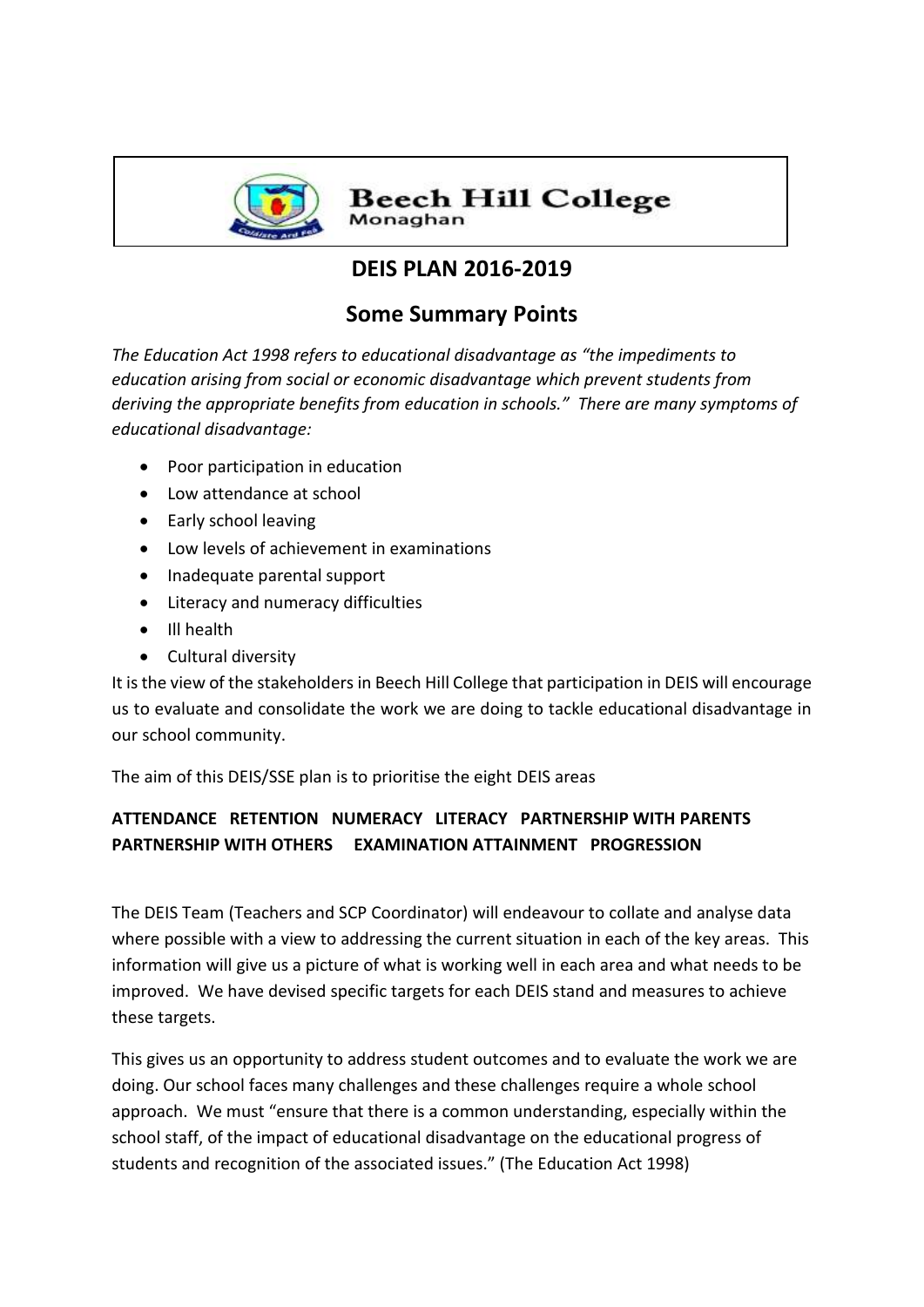#### **What the DEIS Team have already done**

**ATTENDANCE**: We reward v.good and improved Attendance at assemblies. We support poor attenders with an Attendance Journal. HSCL sends out Attendance Alert Cards regularly. We created an Every Day Counts leaflet for all homes. We run an annual Every Day Counts Campaign. We hold an Every Day Counts badge competition every year. The Woodwork Dept created a visual 'Every Day Counts' display. We liaise with Primary Schools re incoming pupils with attendance issues. Staff maintain accurate VsWare attendance records.

**RETENTION:** Provision of taster/induction programme for all first years. Provision of written assessment on 'settling in' in December. SCP provides Homework Club. Specific Guidance support for students re subject choice and other issues. Subsidised supervised evening study with free sandwich, fruit and drink.

**LITERACY:** Intensive EAL for all newcomer pupils. The Accelerated Reader Programme in the school library. Drop Everything and Read. Book in the Bag and Peer Reading Initiatives.

**NUMERACY:** Focus on time – Digital or analogue clocks placed in all classrooms. Specific time related questions on the term tests. Numerical information displayed around the corridors. Fun Maths Week.

**EXAMINATION ATTAINMENT:** We reduced the cost of evening study and provide free food to all students undertaking evening study. We engaged Anthena Analytics to carry out an analysis of JC and L results for Departmental Meetings and future planning. Pupils from non-English speaking backgrounds are encouraged and supported to continue studying their native language.

**EDUCATIONAL PROGRESSION:** The Guidance Programme organises presentations from various colleges and trip to Open Days including CMETB Careers event and Higher Options. One to one Guidance interviews are held with all 5<sup>th</sup> and 6<sup>th</sup> year students. A noticeboard displaying progression details of past pupils was created to inspire pupils. In order to create more college awareness plaques were erected outside teacher's rooms. A transfer programme has been established between Monaghan Institute and LCA students.

**PARTNERSHIP WITH PARENTS:** Interpreters are provided at P/T meetings. Targeted parents are supported to attend the Parents Plus Programme. Cooking on a Budget classes are organised for parents in school. Attendance is recorded at P/T meetings. HSCL contacts homes of pupils before P/T meetings to encourage attendance. Parents are welcomed at celebration events and communicated with regularly through the use of the homework journal. Meetings are organised with Senior Management and or Year Heads as the need arises.